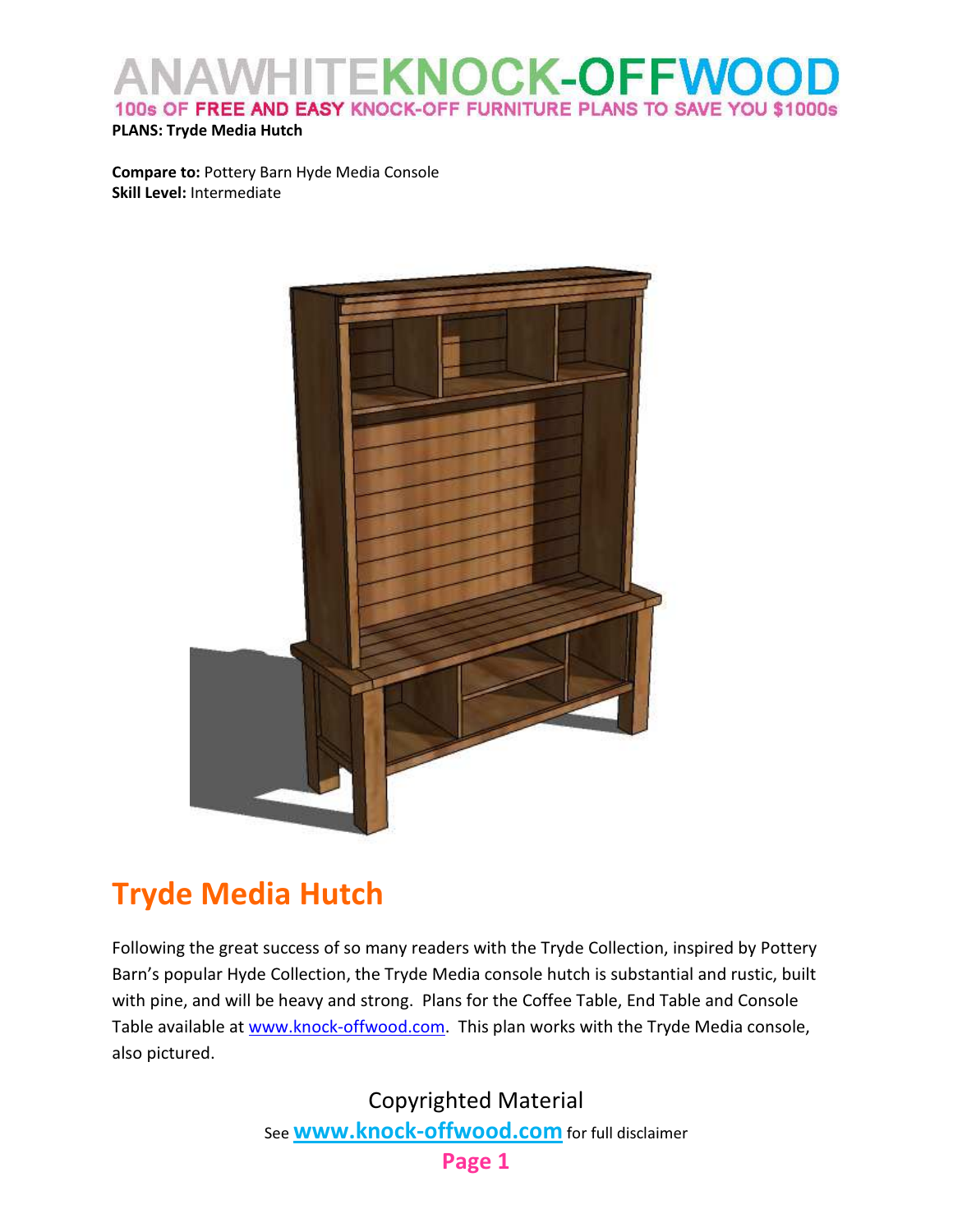ANAWHITE**KNOCK-OFFWOOD** 100s OF FREE AND EASY KNOCK-OFF FURNITURE PLANS TO SAVE YOU \$1000s

### PLANS: Tryde Media Hutch

## SHOPPING LIST

| <b>Quantity</b> | <b>Description</b>                       |  |  |
|-----------------|------------------------------------------|--|--|
| $\overline{2}$  | 1x12, 12' Long                           |  |  |
| 3               | 1x2, 8' Long                             |  |  |
| 16              | 1x4s, 10' Length                         |  |  |
| 2 <sup>n</sup>  | <b>Screws</b>                            |  |  |
|                 | 1 1/4" Finish Nails                      |  |  |
|                 | 2" Finish Nails                          |  |  |
|                 | <b>Small Tube Wood Glue</b>              |  |  |
|                 | Sandpaper                                |  |  |
|                 | Finishing Supplies including wood filler |  |  |

### RECOMMENDED TOOLS

Measuring Tape, Square, Saw, Drill with Countersink Bit, Finish Nailer, Sander, Clamps

# CUT LIST

|   | Quantity | <b>Board</b> | Length           | Description            |
|---|----------|--------------|------------------|------------------------|
| A |          | 1x12         | $52 \frac{1}{2}$ | <b>Sides</b>           |
| в |          | 1x12         | $53$ "           | Top and Shelf          |
| C |          | 1x12         | 15''             | <b>Cubby Divider</b>   |
| D | 16       | 1x4          | 541/2"           | <b>Back and Header</b> |
|   |          | 1x2          | 49''             | Side Trim              |
|   |          | 1x2          | $54 \frac{1}{2}$ | Crown                  |

# IN GENERAL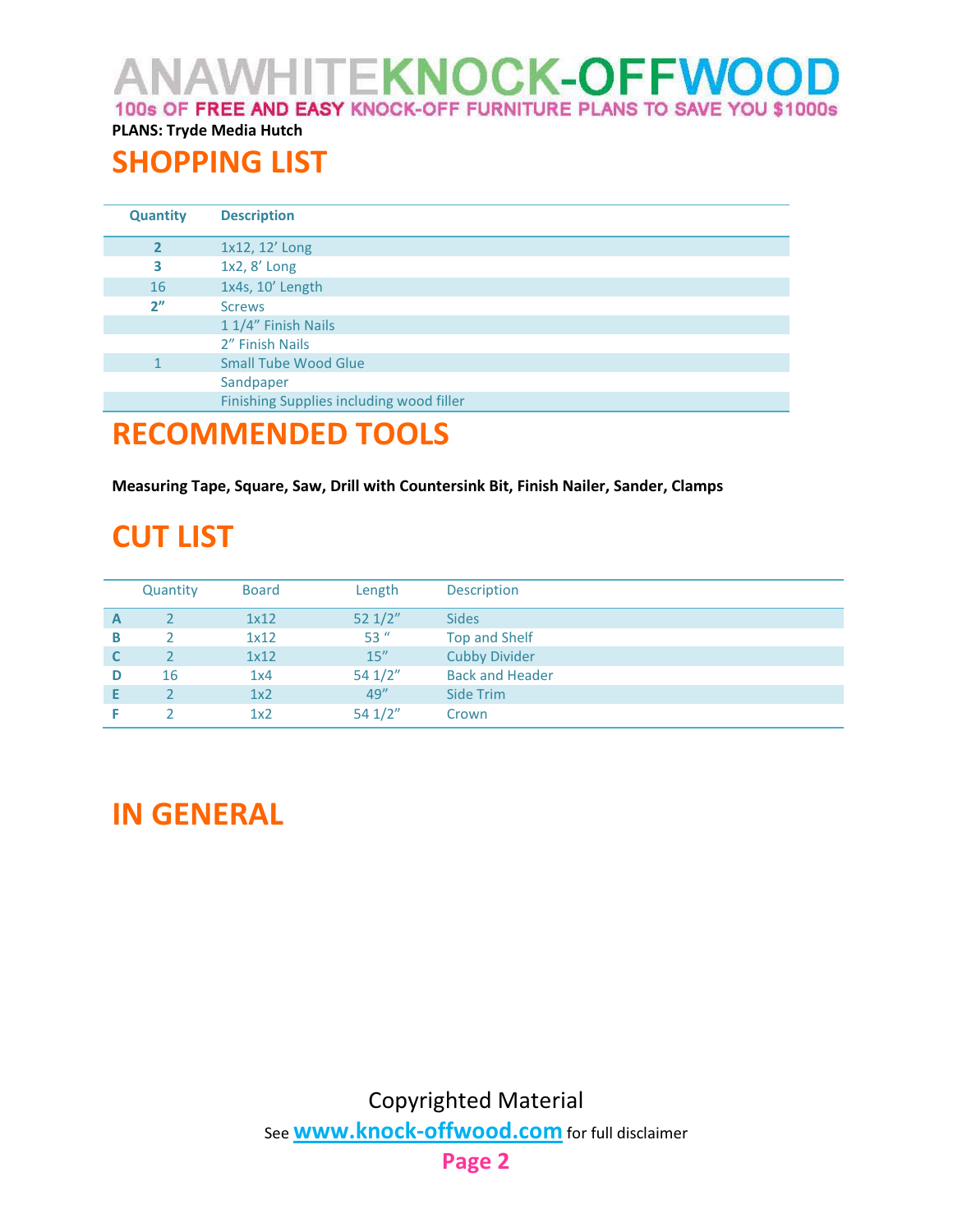## **VHITEKNOCK-OFFWOO** 100s OF FREE AND EASY KNOCK-OFF FURNITURE PLANS TO SAVE YOU \$1000s

#### PLANS: Tryde Media Hutch

Refer to the blog at www.knock-offwood.com for any comments of suggestions for this plan. Always wear necessary safety equipment and take safety precautions. Check for square after each step. Measure all joints out and mark clearly with a square on BOTH sides of the joint (so you know where to nail). Use glue unless otherwise stated. Always predrill and countersink any screws. If you are using MDF, avoid fastening too close to the edges to avoid splitting your MDF.



Copyrighted Material See **www.knock-offwood.com** for full disclaimer

Page 3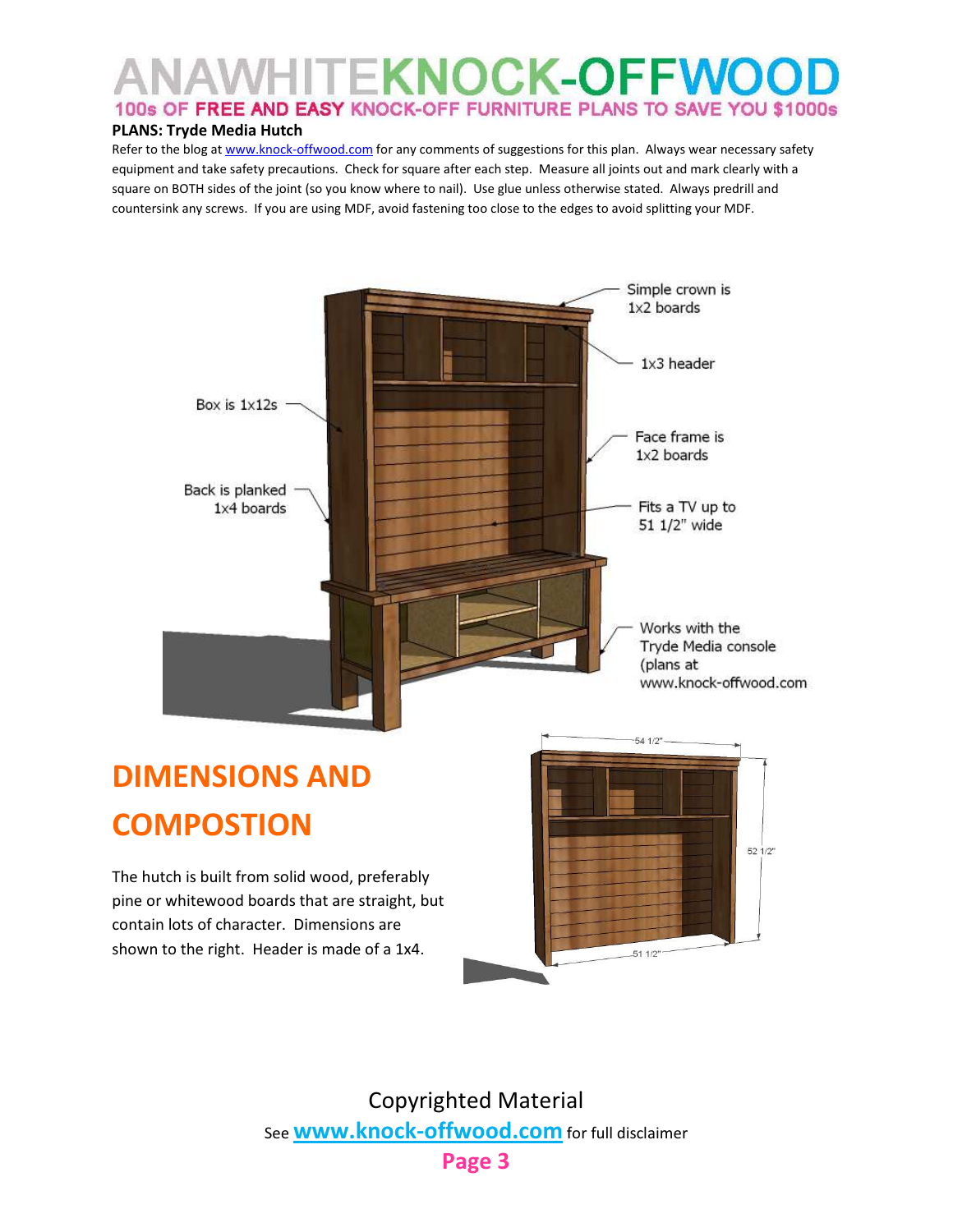### **TEKNOCK-OFFWO** 100s OF FREE AND EASY KNOCK-OFF FURNITURE PLANS TO SAVE YOU \$1000s

PLANS: Tryde Media Hutch



# STEP 1: BUILD THE BOX

Mark out all of your joints as shown in the diagram on the cut pieces. Predrill and countersink all screws, using 2" screws and glue. Adjust for square.

# STEP 2: BACK

Attach the back with 2" screws or nails and glue. Adjust for square after each board. It's also a good idea to use pocket hole screws to join each board together, edge to edge. You can also use tongue and groove paneling.



Copyrighted Material See **www.knock-offwood.com** for full disclaimer Page 4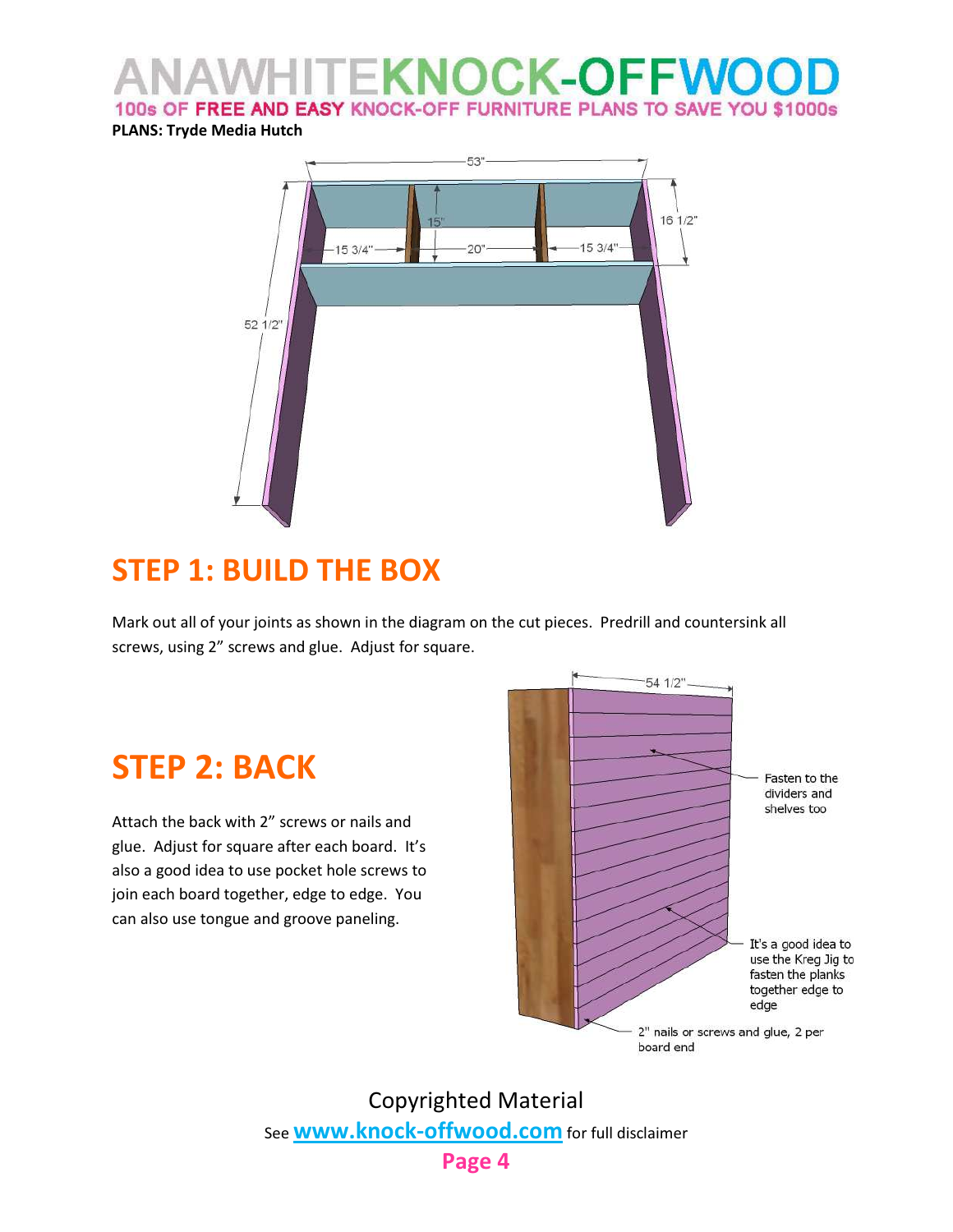**NAWHITEKNOCK-OFFWOO** 100s OF FREE AND EASY KNOCK-OFF FURNITURE PLANS TO SAVE YOU \$1000s

### PLANS: Tryde Media Hutch

# STEP 3: HEADER

Attach the header to the top, keeping outside edges flush. Use 2" nails and glue and also attach to the vertical dividers.





# STEP 4: SIDE TRIM

Attach the side trim to the sides, keeping outside edges flush. Use 1 ¼" nails and glue. Don't forget to nail to the shelf.

Copyrighted Material See **www.knock-offwood.com** for full disclaimer

Page 5